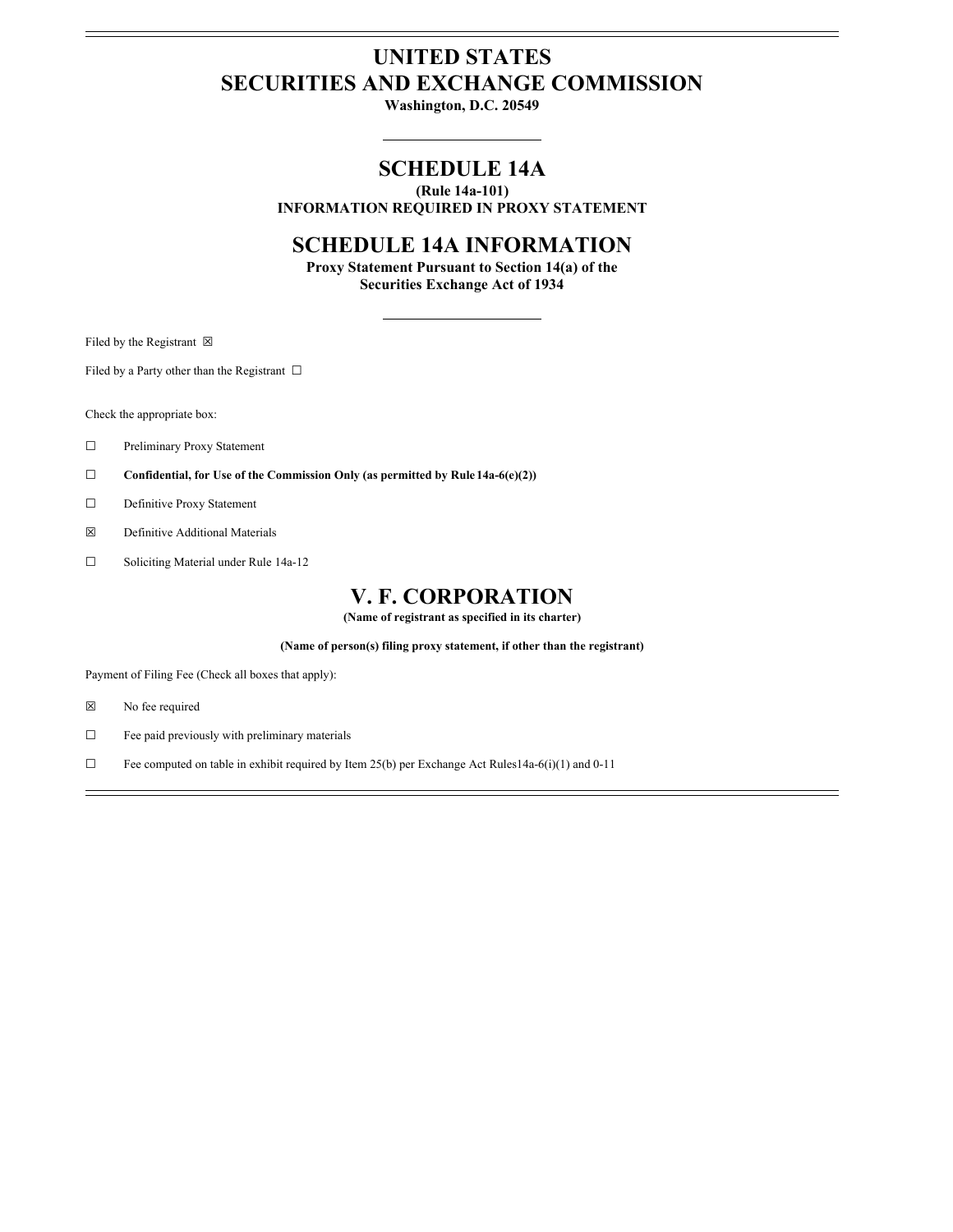

#### You invested in VF CORPORATION and it's time to vote!

You have the right to vote on proposals being presented at the Annual Meeting. This is an important notice regarding the availability of proxy material for the shareholder meeting to be held on July 26, 2022.

#### Get informed before you vote

View the Form 10-K, Notice & Proxy Statement online OR you can receive a free paper or email copy of the material(s) by requesting prior to July 12, 2022. If you would like to request a copy of the material(s) for this and/or future shareholder meetings, you may (1) visit www.ProxyVote.com, (2) call 1-800-579-1639 or (3) send an email to sendmaterial@proxyvote.com. If sending an email, please include your control number (indicated below) in the subject line. Unless requested, you will not otherwise receive a paper or email copy.

| For complete information and to vote, visit www.ProxyVote.com<br>XXXX XXXX XXXX XXXX<br>Control #  |  |                                                                                                                                                                            |  |
|----------------------------------------------------------------------------------------------------|--|----------------------------------------------------------------------------------------------------------------------------------------------------------------------------|--|
| <b>Smartphone users</b><br>Point your camera here and<br>vote without entering a<br>control number |  | Vote in Person at the Meeting*<br>July 26, 2022<br>10:30 AM MDT<br>Annual Meeting to be held live via the Internet<br>please visit www.proxydocs.com/VFC for more details. |  |

\*If you choose to vote these shares in person at the meeting, you must request a "legal proxy." To do so, please follow the instructions at www.ProxyVote.com or request a "legal proxy." To do so, please follow the instruct